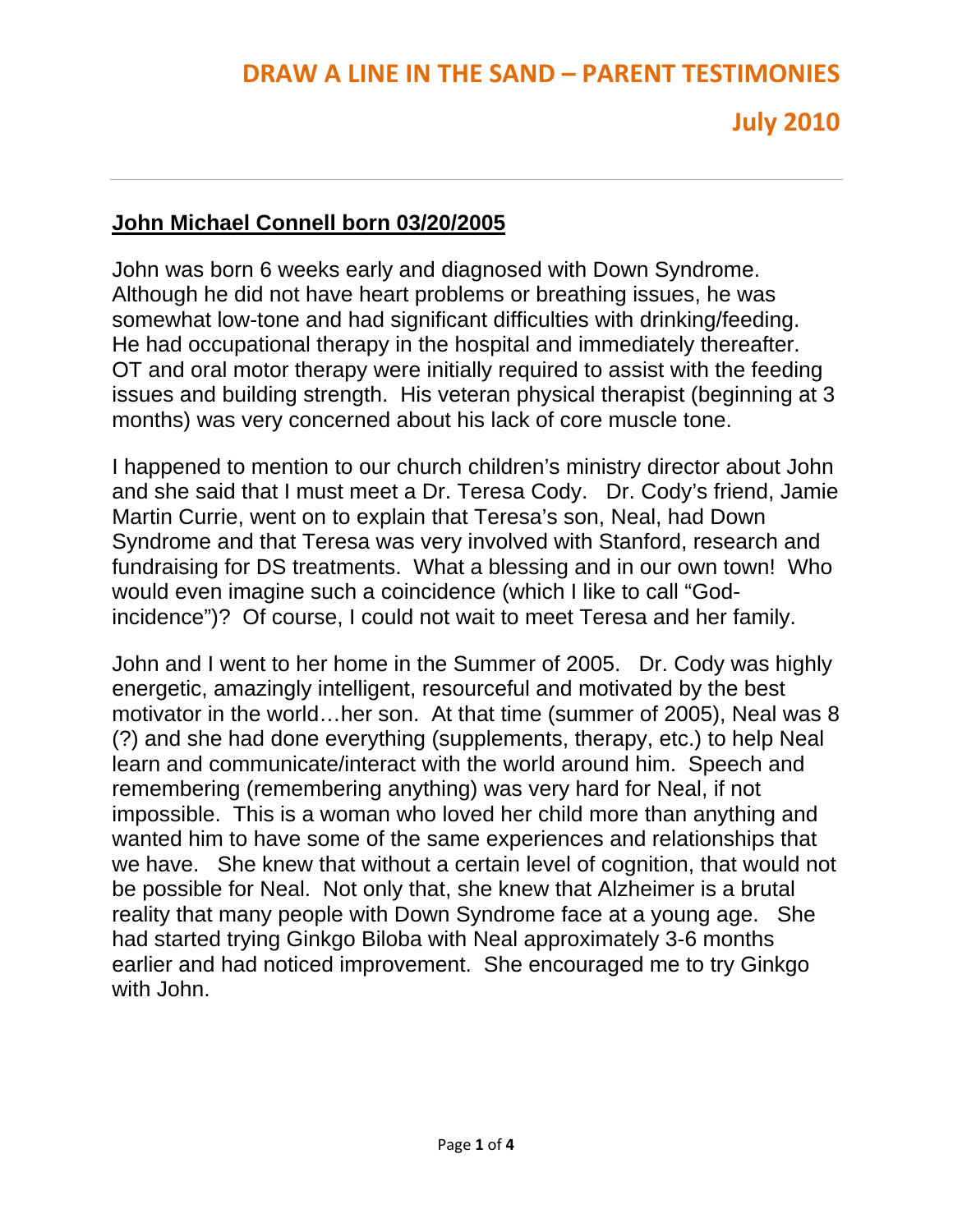## **DRAW A LINE IN THE SAND – PARENT TESTIMONIES**

# **July 2010**

### GINKGO

In December 2005, John was 9 months old and took his first Ginkgo. I decided not to tell anyone, as became my pattern with new treatments, just to see if anyone noticed a difference. That day in December, I remember thinking, "his eyes look different, there is something more, he is making more sounds, more emotional connection with people". That night, my husband said, "John had a great day today, seemed like a lot more going on". Later in the week, his therapist noticed a difference. She said, "John is much more verbal, are you doing anything different?" Another therapist made a similar comment. My parents noticed a change…The ginkgo was working and I felt that the multiple 3<sup>rd</sup> party verification (although not scientific) was more than good enough to continue.

### PROZAC

In the meantime, Dr. Cody continued her research about Alzheimer, massive cell death, and Down Syndrome. Prozac came into the picture. Prozac (not just for depression) had the ability to generate neurons. For a population of folks (Down Syndrome) that had trouble with a lack of neurons, this seemed intuitively to be a good thing to me. Add to this information some research I did on my own and a pediatrician who was fully supportive of the protocol and its safety…John started on Prozac at about 1 ½ years old. Sorry to be so vague about the dates…looks like I'm the one who need the protocol. The results with Prozac were amazing. The verbal ability and connection to others was very much enhanced. He was able to communicate better and you could feel more of a connection between him and others around him. The multiple  $3<sup>rd</sup>$  party verification was also there with Prozac. The therapists and family members noticed the change but had not been told what I was doing.

### BODY BIO PC & BALANCED OIL

Somehow Dr. Cody's research led her to Dr. Patricia Kane and Phosphatidylcholine PC. This is arguably the gem of the protocol and brings it all together beautifully as if master-planned. John started PC and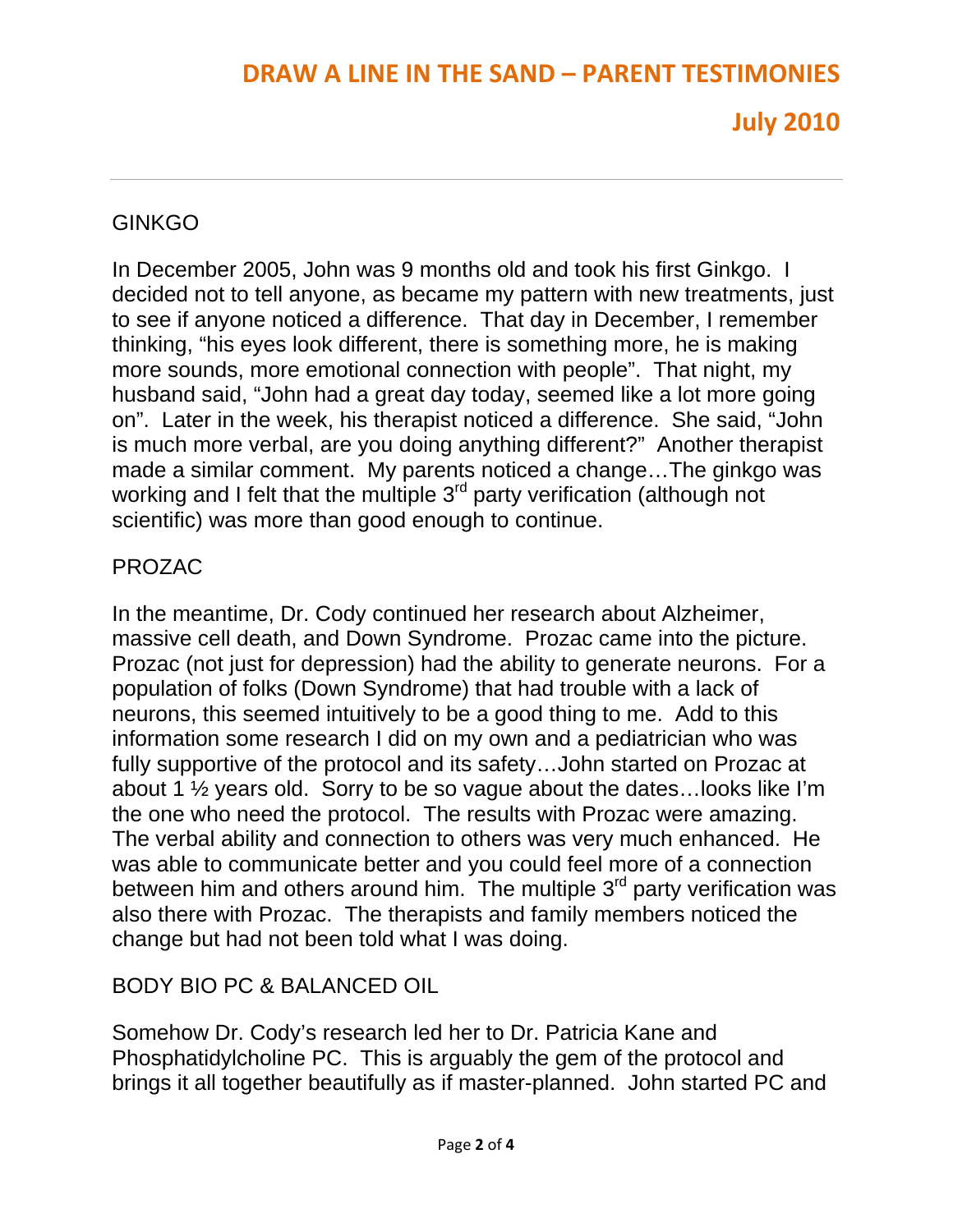### **DRAW A LINE IN THE SAND – PARENT TESTIMONIES**

## **July 2010**

the Balanced oil at approximately 2 years old. He immediately started doing things that typical children do. And we all know, that is not always good but definitely welcomed with a special needs child. I recall John trying to get out of his car seat and calling Dr. Cody while in transit. She asked, "How is he doing on the PC?" I said, "Great, but he won't stay in his car seat and wants to get out". She thought that was so funny and said very delighted..."isn't that great? That is what the typical kids try to do…who would want to be tied in a car seat?" She had mentioned that she felt the protocol worked together and was exponentially enhanced by the oils. I tend to agree, so much that the entire family takes these oils. They are anti-inflammatory which helps all disease states and particularly Down Syndrome and Autism Spectrum. They just seem to make the whole body work better.

### ADHD MEDS

The final component of the protocol, and maybe one of the more discussed is Focalin or ADHD medication. There is no doubt that my son is hyperactive and would benefit from medication. This diagnosis has been confirmed on at least 3 occasions by medical practitioners. We tried the Focalin and noticed a positive difference. He went off the focalin for a period of time and is now on Vyvannse ( a very small dose < 5mg). This seems to work better than the Focalin for him, but I know this is a difficult area to manage and need to be open to changes.

### THE ALL – IN PROTOCOL

Today, John is doing very well. Why? A few reasons… protocol, teaching/therapy and he is highly motivated. His speech, vocabulary and sentence structure are very good. He is able to learn letters, words and numbers. He enjoys almost everything: books, puzzles, athletics, singing, swimming, you name it, but especially being with people. Therapy is wonderful, but therapy won't work by itself without cognition…that is where the protocol comes in. As Dr. Cody says…The protocol is great, but it does not work by itself, you must have interaction/teaching/therapy. Joanne Mothes, special education teacher, has know John since he was 2 weeks